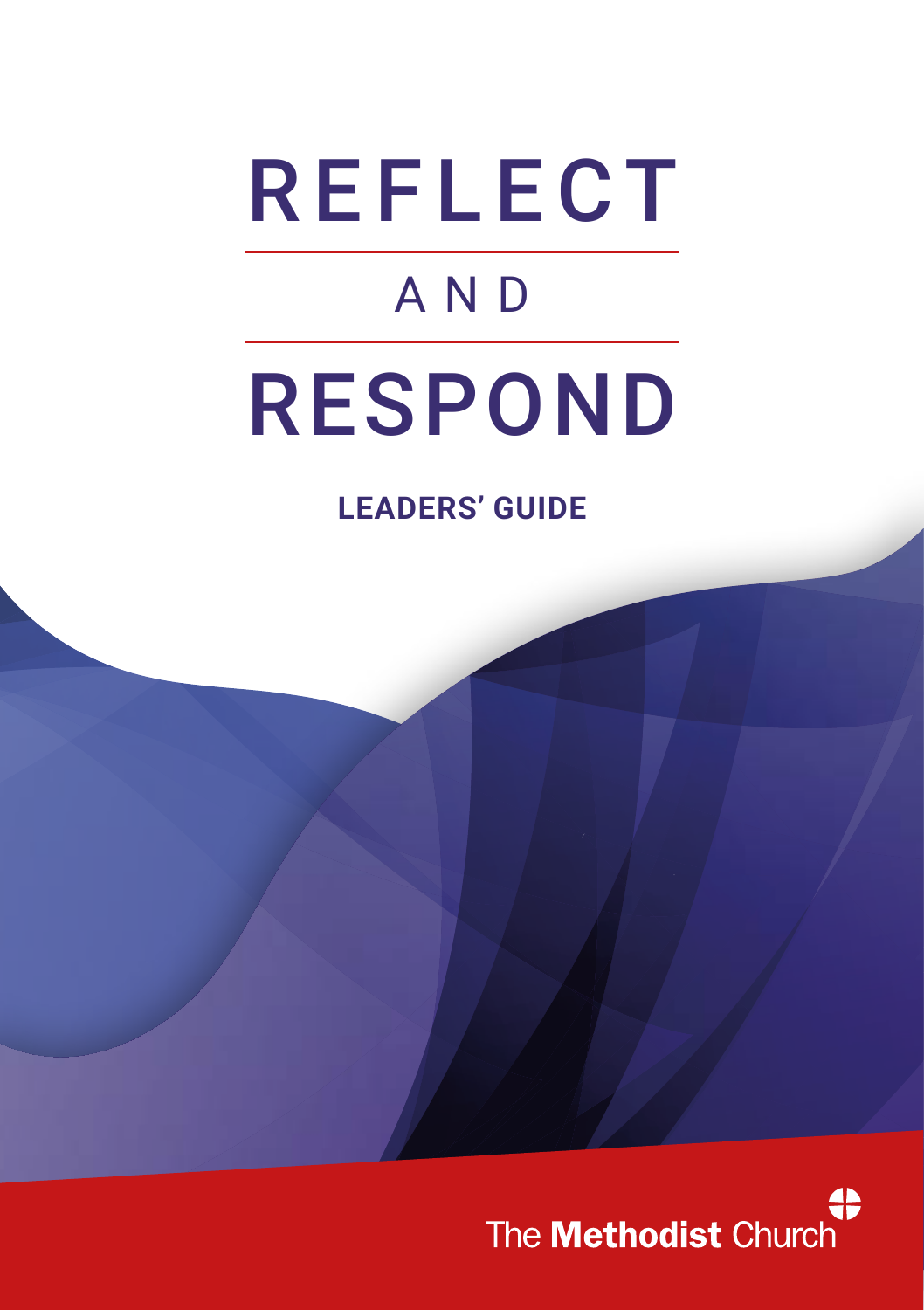#### Introduction and an Overview of *Reflect and Respond*

Whether or not you are a survivor of abuse, exploring the material in the *Reflect and Respond* study guide with your Methodist Church house group or Bible study group will take courage. *Reflect and Respond* considers the calling of the Methodist Church: to respond to the gospel of God's love in Christ and to live out its discipleship through worship, learning and caring, service and evangelism, from the perspective of survivors of different forms of abuse. These guidance notes aim to offer you as house/Bible group leaders a deeper understanding of the complexity of the issues raised by *Reflect and Respond* and to give you the confidence to facilitate the course effectively.

To the uninitiated, trying to understand the effects that abuse can have on a person may feel frightening or confusing. Many still believe "It doesn't happen here" and "Only nice people go to this church". In the year ending March 2019, the Crime Survey for England and Wales estimated that over 20% of the adult population aged 18 to 74 years experienced abuse before the age of 16. So statistically, if you have more than five people in your congregation, group or gathering, then there is a high probability that you know someone who was abused as a child. This may be from neglect, or from sexual, physical, emotional or any other form of abuse. Many other people will have experienced a form of abuse during their adult life. You will probably have no idea who they are because they have learnt to 'keep the secret'. We know the consequences of sharing. There is also a good chance you have one or more perpetrators of abuse in your midst. They are also very good at not letting others know.

Sadly, in the past the Church has been guilty of burying its head in the sand and blaming victims of abuse by using statements such as "Christianity is about forgiveness" and "If you really believed, you would turn the other cheek". Fortunately, since the Past Cases Review, the Methodist Church has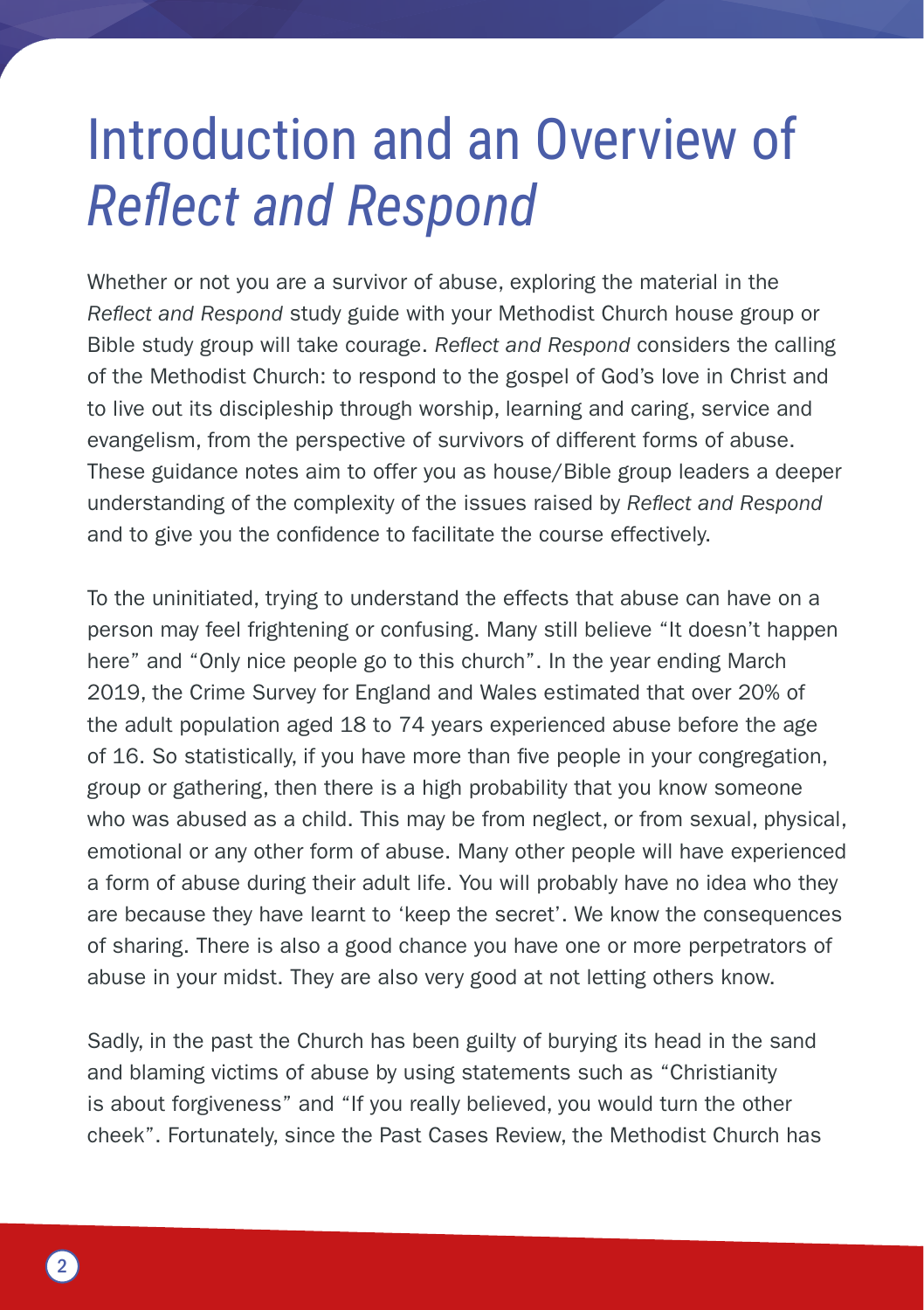started to listen to those people who have experienced abuse and who really understand. The Methodist Survivors' Advisory Group was formed as a result of the findings of the Past Cases Review. After many hours of hard work and sharing, the *Reflect and Respond* study guide has been produced by this group. Its purpose is to begin to illuminate and provide more understanding about this difficult area of life and to help churches to consider how they can live out their calling towards survivors of abuse.

We understand that a difficult task may lie ahead for those who undertake to lead the *Reflect and Respond* study in a church group, since part of the study's purpose is to challenge those who deny that abuse occurs in church settings, believing that "Christians don't do things like this". We only have to watch the news to know that this is just not true. The Church, other caring professions or even one's own family are just as likely to have abusers amongst them as any other area of life. Indeed most people who experience abuse know the perpetrator. So challenge is needed. For evidence of this we just need to turn to the gospel and see how many times Jesus challenged the people and even the leaders of those times. His challenging brought about change and entry into the kingdom of heaven for all who believed in Him.

## Taking care

As a leader of this study, you need to be aware that this subject matter can trigger difficult and sometimes painful memories for anyone who has been the victim of any form of abuse. If you are worried about this, please do speak to your District Safeguarding Officer before proceeding.

At the start of each session, it is helpful to say to the group that the subject you are about to explore is sensitive and that no one is obliged to stay if they feel uncomfortable during the discussion or if it brings up difficult memories. Reassure members of the group that they do not have to explain why they need to leave, but that they are welcome to talk to you about anything after the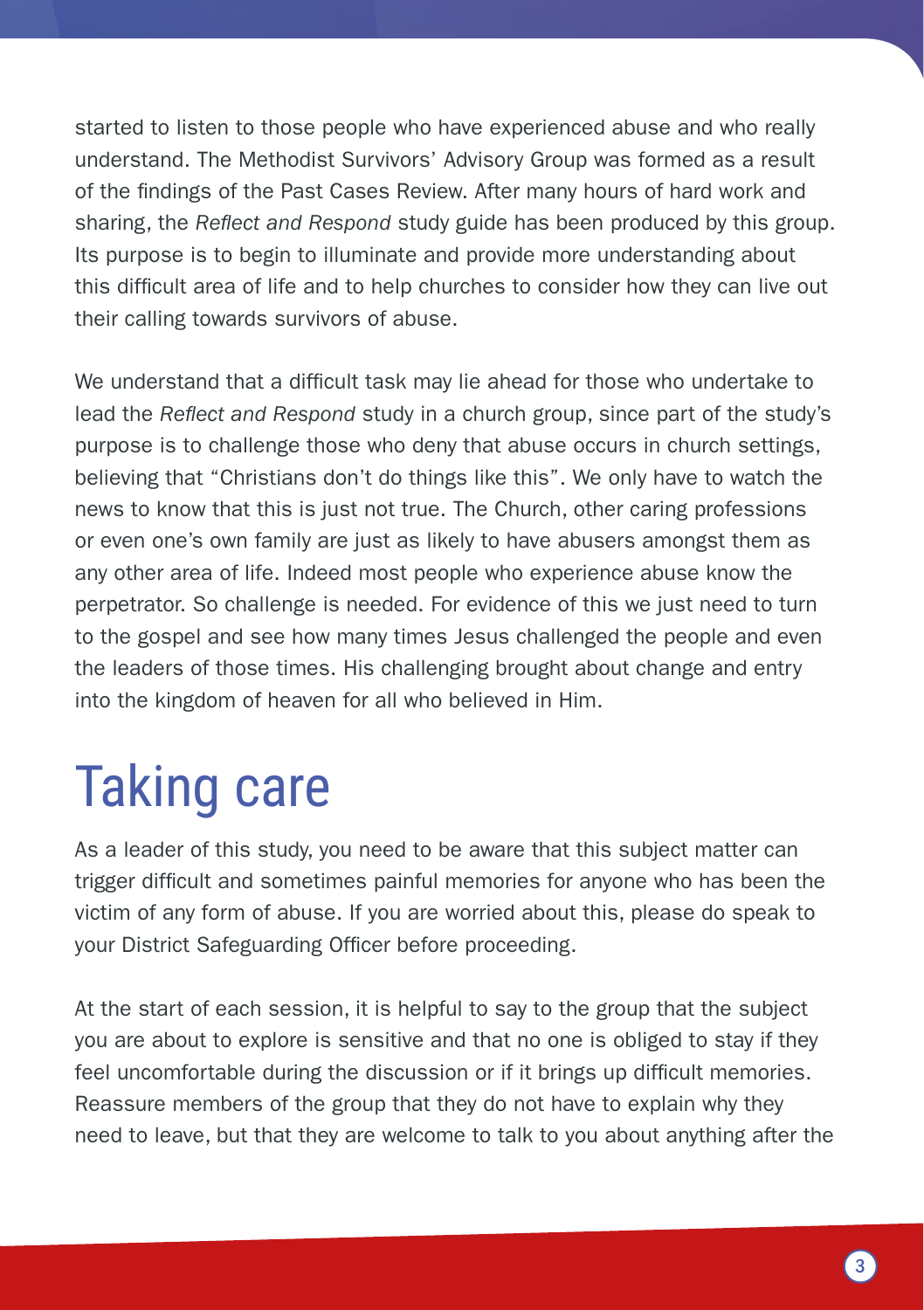session has finished. Please also ensure that everyone in the group has an easy exit from the room or building if needed.

If you do find that a group participant speaks out about their experience of abuse, please do not feel that you have to 'counsel' the person or be an expert in trauma and abuse. They may just need someone to talk to who is compassionate. It is ok to say things like, "It's terrible that you have had to suffer this awful experience; it wasn't your fault" and offer to help them find support, in the same way that you would respond to anyone sharing a difficult experience. Ensure you have available copies of the Supporting Survivors of Abuse leaflet<sup>1</sup>. If the person discloses that they are currently in an abusive relationship or situation, you have a responsibility to tell your District Safeguarding Officer. There is information about organisations who can help them at www.methodist.org.uk/safeguarding/support-for-survivors/ other-organisations/

Most importantly, believe what you are being told and value the person who is telling you. It might be the first time they have ever mentioned it to anyone and your response can make a difference between them seeking help or remaining silent.

Do not share with the rest of the group what you have been told. Only share with the people who need to know, to enable the correct support to be given and – unless a child or vulnerable adult is at risk – always with the person's permission.

At the first session put in place 'Rules for the group'. It is a good idea to let the group think about these and make suggestions. Ensure that they include:

<sup>1</sup> The Methodist Church Safeguarding webpage [www.methodist.org.uk/safeguarding/support](http://www.methodist.org.uk/safeguarding/support-for-survivors/survivor-resources/)[for-survivors/survivor-resources/](http://www.methodist.org.uk/safeguarding/support-for-survivors/survivor-resources/)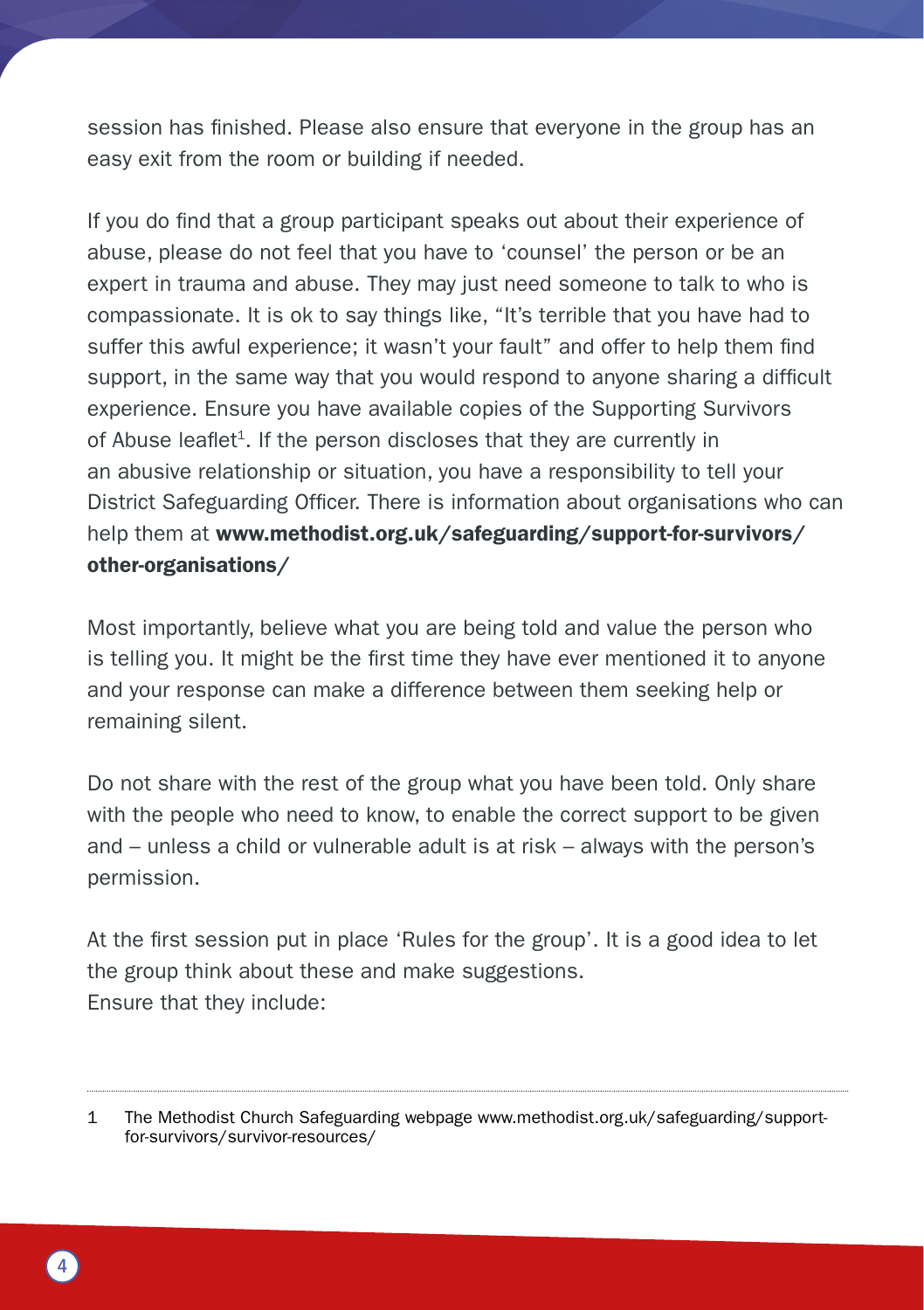- 1. Look after yourself.
- 2. You don't have to share anything you don't wish to.
- 3. You should always gain consent to share a disclosure unless a child or vulnerable person is at risk.
- 4. Only one person should speak at a time.
- 5. Listen well and be sensitive to others in the group.
- 6. Please respect any differences arising from others' views, social background, sexuality, ethnicity or faith position.
- 7. Everyone's point of view is valid, even if others don't agree.
- 8. If someone does leave the group at any point, no one will ask why, make them feel uncomfortable, or say anything to anyone else.

#### What is Abuse?

Abuse and neglect happen throughout all of society regardless of social status, race and culture. They can take place in a wide range of situations and locations, including the family. Childhood abuse is the root cause of much criminal behaviour. Abuse can be divided into categories of physical, emotional/psychological and sexual. Physical abuse includes non-accidental injuries intended to cause pain or intimidation, such as hitting, pushing, kicking, biting, burning, rough handling, inappropriate use of restraint, isolation or confinement, misuse of medication, forcible feeding or withholding food. Emotional abuse is an inherent part of all kinds of maltreatment and includes: humiliation, constant criticism, being threatened or shouted at, a lack of emotional responsiveness and availability, being denied essential stimulation, kindness, support or encouragement, being rejected, devalued or terrorised by someone. Sexual abuse is where someone is psychologically coerced or physically forced into sexual contact such as being made to watch sexual acts, posing for pornographic images, grooming with the intent of abuse, touching or being touched in sexual areas, oral sex, rape or being otherwise penetrated. Any of these categories would also cause significant harm to an individual's spirituality. Whereas many of the case studies in *Reflect and Respond* focus on the harm caused by sexual abuse, the writers wish to acknowledge that all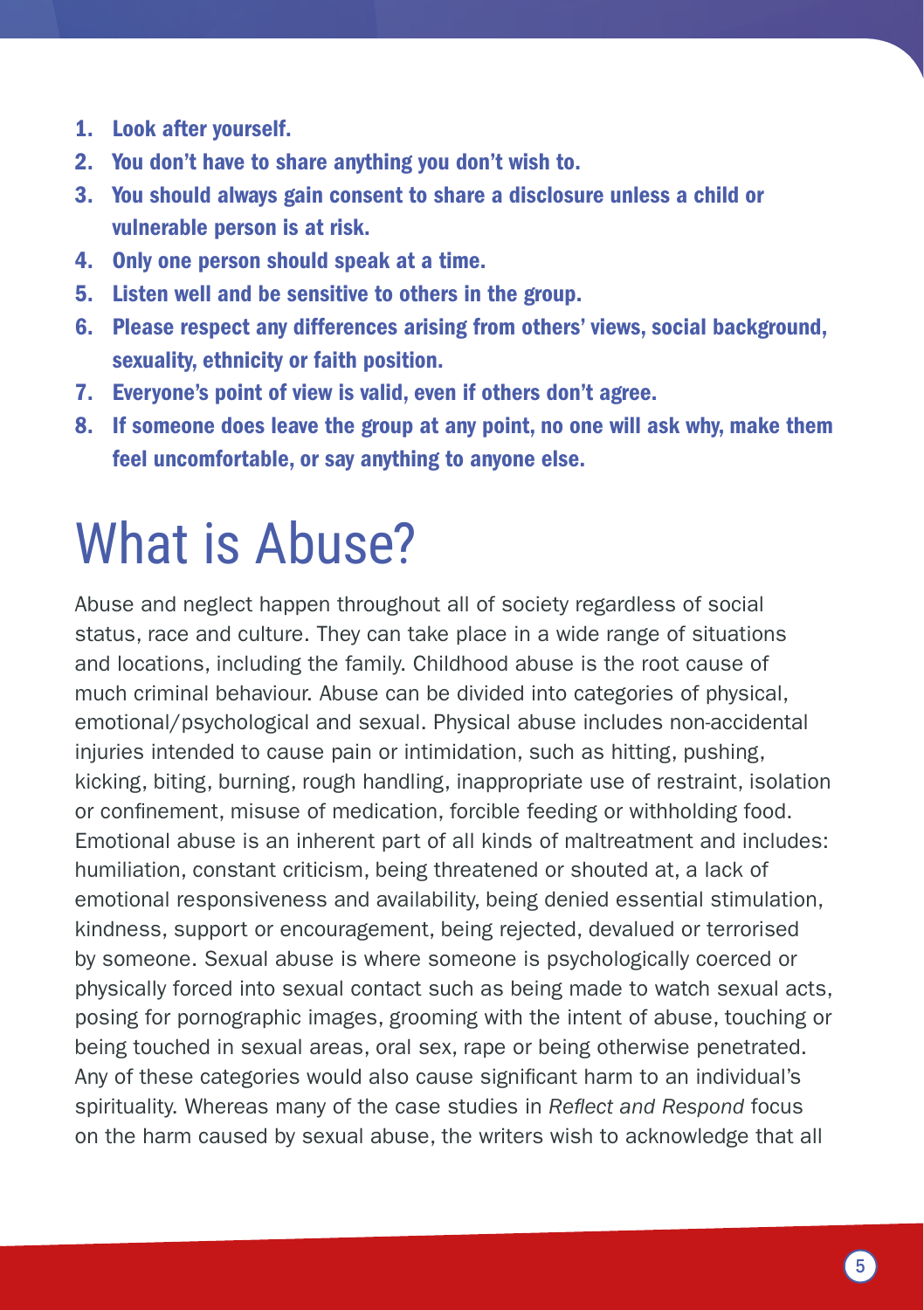forms of abuse have a persistent and negative effect on a person, especially when the abuse occurs in childhood.

#### Supporting people through the legacy of abuse

While leaders of the *Reflect and Respond* study are not expected to be experts in supporting survivors of abuse, it is helpful for them to have a general understanding of the type of problems affecting survivors. All types of abuse have an element of psychological harm and are an attack on a person's psyche. The experience of being abused profoundly changes how survivors think of and experience themselves, others and the world. Therefore, some of the most common issues survivors of abuse struggle with include: shame, guilt, chronic stress, anxiety, depression, flashbacks, addiction, low self-esteem and inability to trust others, often leading to excessive self-reliance and relationship difficulties.

#### Inclusion

The Methodist Church aims to live out its theological conviction that all people are made in the image of God and that God's love is for all2. Yet there have been too many incidents of discrimination, coercive control and abuse of power within the life of the Methodist Church, which have not been prevented or even challenged.

Inclusion is seen as a universal human right and its aim is to embrace all people irrespective of race, gender identity, status, sexuality, mental or physical impairment or any other need. It is about giving equal access and opportunities and getting rid of discrimination and intolerance by removing

<sup>2</sup> The Methodist Church Strategy for Justice, Dignity and Solidarity: [www.methodist.org.uk/](http://www.methodist.org.uk/about-us/news/latest-news/all-news/justice-dignity-and-solidarity/) [about-us/news/latest-news/all-news/justice-dignity-and-solidarity/](http://www.methodist.org.uk/about-us/news/latest-news/all-news/justice-dignity-and-solidarity/)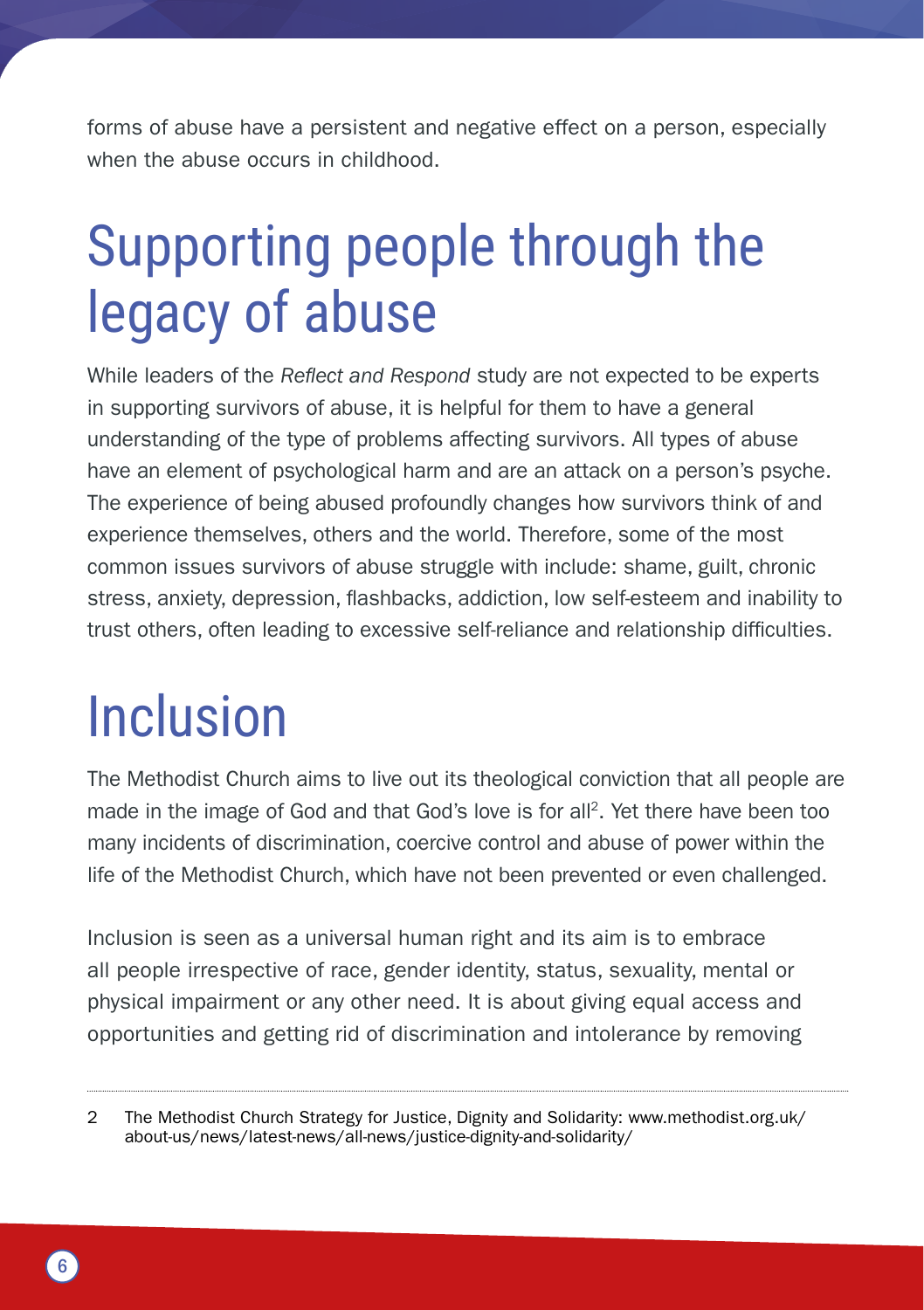barriers. Do not miss the signs of abuse just because someone is different to you or because it is 'just their culture'. Do not assume that an older or disabled person, or someone who is a carer, cannot be a perpetrator, or a victim, of historical or current abuse.

### The Challenge

The writers of this Bible study and leaders' guide understand this is a scary subject for most people. But what we are asking is that you face this fear, that you listen to a friend, that you sit silently with a person in pain, that you hold that person's coat whilst they wrestle with God. Most of the writers of this leaders' guide were victims of childhood sexual abuse and each of them has been through years of profound difficulty. Survivors of abuse can and do recover (and if you are on that traumatic journey and reading this guide right now, the writers pray that this will give you a glimmer of hope). However, for the rest of you undertaking to lead this *Reflect and Respond* study, we hope you will feel more equipped to offer support to people as they travel on this most difficult of roads. Many victims of abuse, though not all, will need professional long-term support, but they will also need their friends.

## Who to go to for support

Please contact your District Safeguarding Officer, whose details are available on the Methodist Church website<sup>3</sup> or your district website. They will be able to supply you with advice and guidance covering both practical planning on how to deliver the course and also where to signpost group members who need focused support. The District Safeguarding Officer will also be able to advise on what direct support the Methodist Church can offer to survivors of abuse.

<sup>3</sup> The Methodist Church Safeguarding webpage: [www.methodist.org.uk/safeguarding/i-have-a](http://www.methodist.org.uk/safeguarding/i-have-a-concern-contacts/methodist-safeguarding-contacts/)[concern-contacts/methodist-safeguarding-contacts/](http://www.methodist.org.uk/safeguarding/i-have-a-concern-contacts/methodist-safeguarding-contacts/)